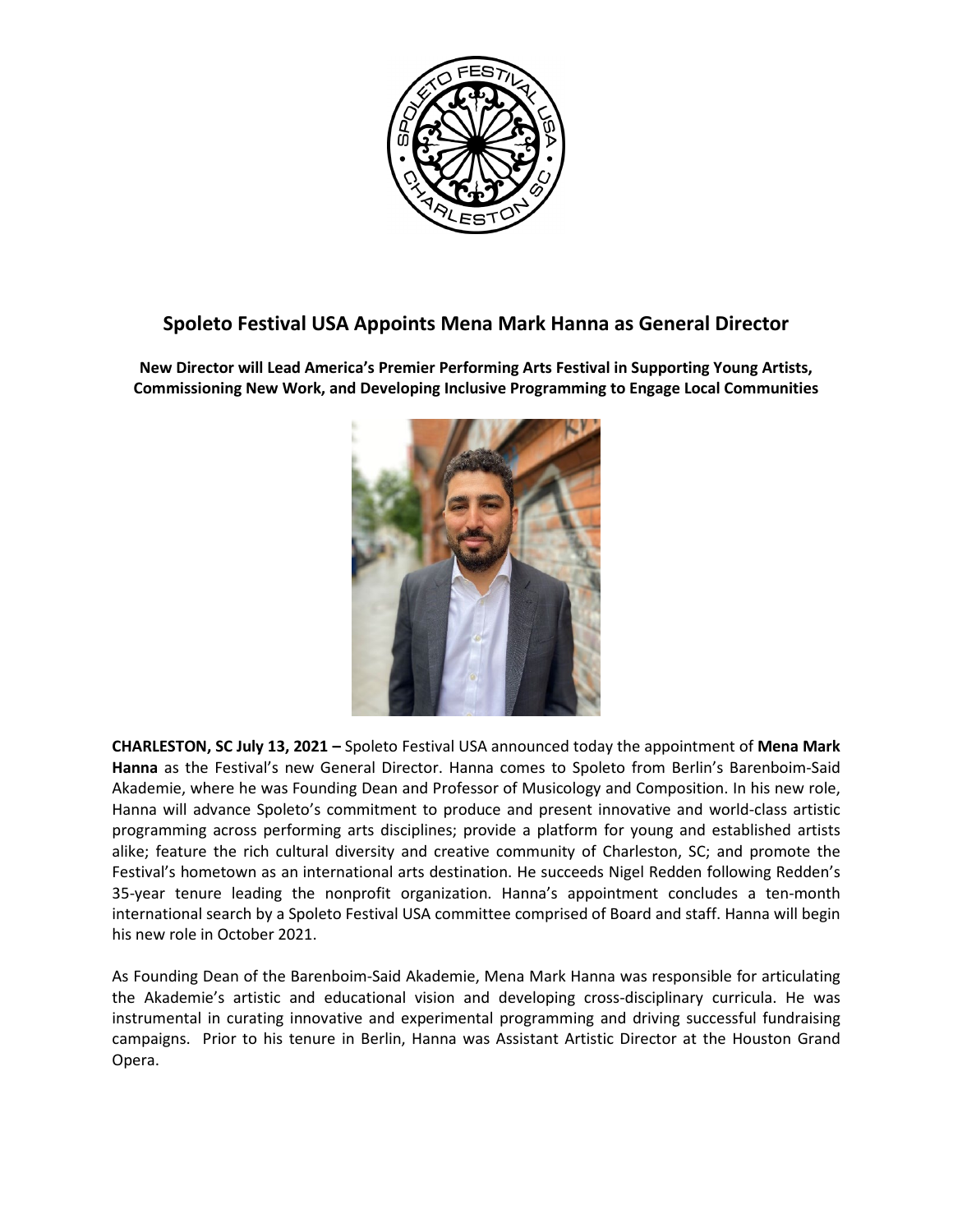"Mena possesses a depth of knowledge and experience across artistic genres, and also—essential for Spoleto and Charleston—understands and is passionate about the power of artistic expression to bridge differences and bring people together," said **Alicia Gregory, President of the Board of Spoleto Festival USA**. "At a time when creating access to and opportunities for meaningful representation is crucially important—in the cultural sector and across society—the next leader of the Festival must understand the power of art in promoting civic pride and effecting social change. The board is unanimous in Mena's appointment, and is confident that we have found such a leader in Mena, who brings energy, collaborative instincts, and empathetic leadership to the position."

"Spoleto Festival USA has a strong legacy of presenting exemplary, cutting-edge work that showcases and celebrates the breadth of artistic expression. It has been a dream of mine to lead a multi-disciplinary festival, and there is no other like Spoleto," said Hanna. "What really excites me most about Spoleto is the opportunity to promote robust engagement with these art forms, and a deeper understanding of what it means to be human and how we can use the arts to bridge our differences." He added, "Spoleto is both international in scope, introducing new voices and commissioning new work and, at the same time, has a deep, year-round commitment to the Charleston artistic community and youth. I look forward to joining such a dynamic community."

Mena Mark Hanna joins Spoleto Festival USA as the Festival celebrates 45 years of bringing dynamic, multi-disciplinary programming to Charleston. Spoleto, which runs for 17 days each spring, draws local, national, and international audiences, granting young and established performers an unparalleled opportunity to showcase and hone their craft. Under the leadership of outgoing General Director Nigel Redden, Spoleto established its position as America's premier performing arts festival. Redden, who announced last fall that he will conclude his tenure October 2021, catalyzed Spoleto's preeminence through artist commissions, the staging of U.S. and world premieres, putting the organization on solid financial footing and securing an endowment, and overseeing important renovation projects.

"It has been greatly rewarding to guide the Festival's growth as a leading international performing arts festival and to witness the depth of its cultural, social, and financial impact on the Charleston community over the past three and a half decades," stated **Nigel Redden**. "Spoleto reflects the dynamism, creativity, and passion of the local community, and I know that under Mena's leadership the Festival will continue to have a profoundly positive impact in supporting, inspiring, and nurturing young performers, artists, and creatives who practice between and beyond genres. I am excited to see the innovative and forward-thinking ideas that Mena will bring to Spoleto and am confident it will thrive under his direction."

Hanna brings over a decade of experience working within the performing arts field in both leadership and educator roles. In his position as Founding Dean at Barenboim-Said Akademie, he led the conceptualization and implementation of the Akademie's multidisciplinary curriculum and instituted comprehensive academic and artistic administrative processes. He forged collaborative ventures with numerous arts and culture and academic institutions, including the Goethe-Institut, the British Council, and the Guggenheim Museum, among others, and championed the music of both emerging and established composers such as Benjamin Attahir, Sofia Gubaidulina, Alvin Lucier, Guillem Palomar, Ehud Perlman, and Samir Odeh Tamimi. Hanna also has extensive experience in building and cultivating key relationships both within and outside an organization, having grown the Akademie's world-class faculty of 60+ professors and lecturers and galvanizing crucial fundraising support from federal, public, and private entities.